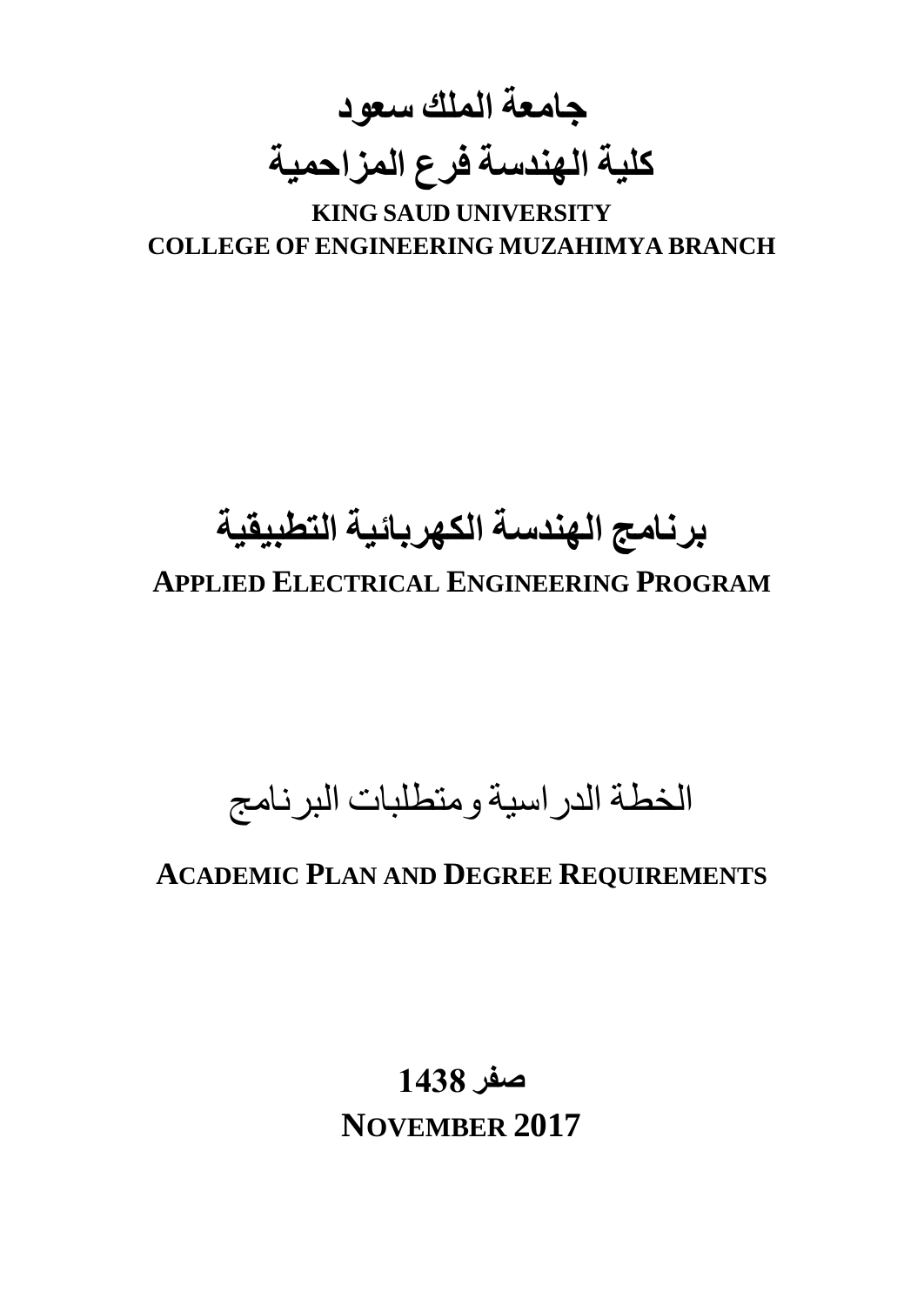#### **Introduction:**

The requirements for the Bachelor Degree of Engineering in Applied Electrical Engineering Program at the college of engineering – Muzahimiyah campus consist of **160** credit-hours plus COOP Training. The Table below shows the summary for these academic requirements:

| <b>Graduation Requirements for Applied Electrical Engineering</b> | <b>Credit</b><br><b>Hours</b>     |    |
|-------------------------------------------------------------------|-----------------------------------|----|
| <b>COMMON FIRST YEAR</b>                                          | 32                                |    |
| University Requirements                                           | 8                                 |    |
| College Requirements                                              | 44                                |    |
| <b>Program Requirements</b><br>(76 credits hours)                 | <b>COMPULSORY COURSES</b>         | 53 |
|                                                                   | <b>Elective COURSES</b>           | 9  |
|                                                                   | <b>COOP TRAINING REQUIREMENTS</b> | 9  |
|                                                                   | <b>Graduation Project</b>         | 5  |
| <b>Total Credit Hours</b>                                         | 160                               |    |

The breakdown of the program credit hours is explained below:

- 32 credit hours (two semesters) of skills and pre-calculus. This year is called first common year. (Table 1)
- 8 credit hours of university requirements (Table 2)
- 44 credit hours of college requirements, which are compulsory for all programs (Table 3)
- 76 credit hours of program requirements of which:
	- o 53 credit hours for core courses (Table 4A)
	- o 9 credit hours of Summer and Cooperative Training (Table 4B)
	- o 5 credit hours of Capstone Senior Design Projects, Parts I & II (Table 4C)
	- o 9 credit hours for elective courses (Table 4D)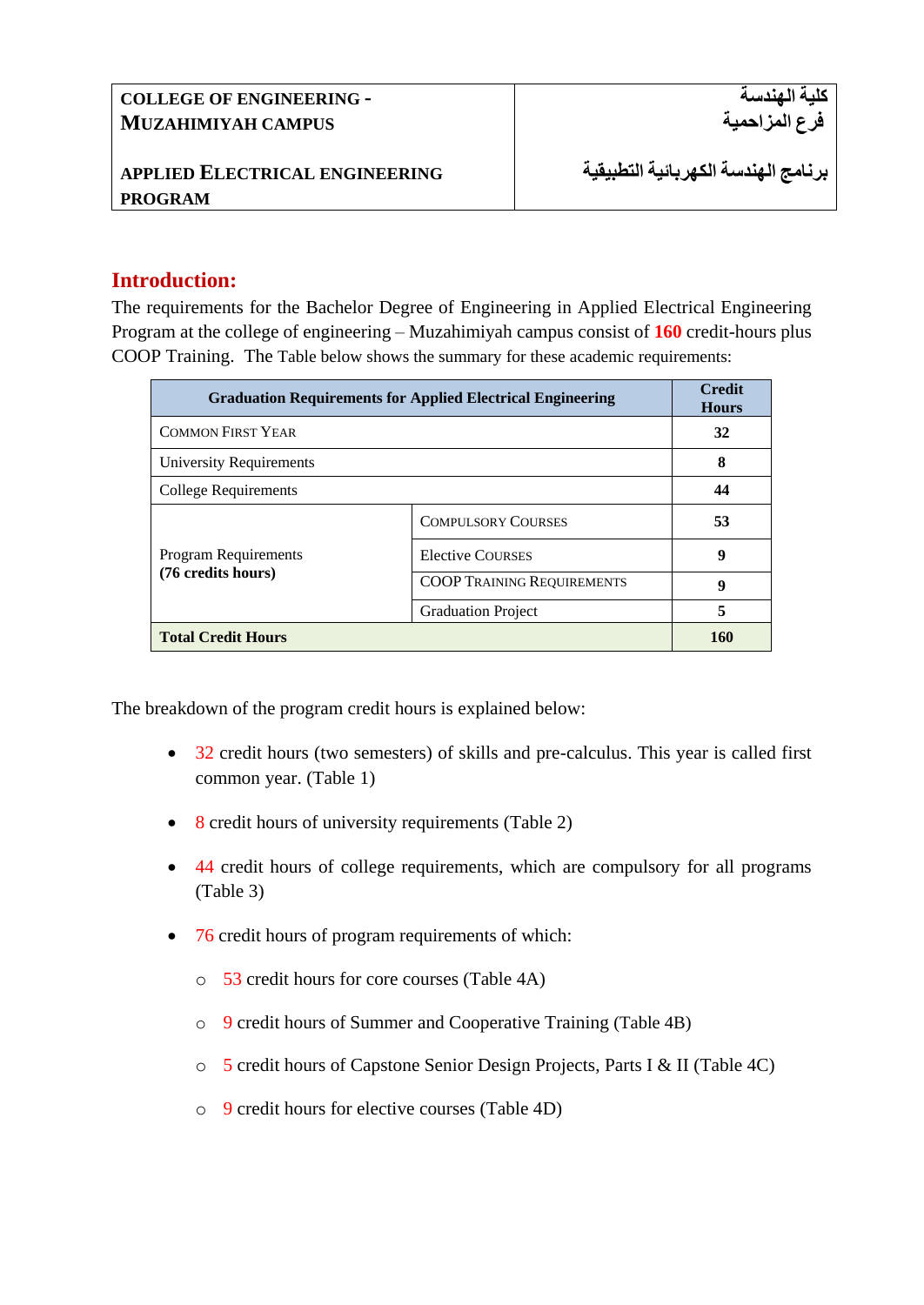#### **1) Common First Year**

The student has to complete **32** credit-hours in the first common year as listed in Table 1:

| <b>Course Code</b>  | <b>Course Title</b>               | <b>Credits Hours</b> |
|---------------------|-----------------------------------|----------------------|
| <b>ENG 140</b>      | English Language                  | 6                    |
| <b>MATH 150</b>     | <b>Differential Calculus</b>      | 3                    |
| <b>ENT 101</b>      | Entrepreneurship                  |                      |
| <b>CHEM 101</b>     | General Chemistry                 |                      |
| <b>CUR 140</b>      | <b>Writing Skills</b>             | 2                    |
| <b>ENG 150</b>      | Academic English Language         | 6                    |
| <b>COM 140</b>      | University Skills                 | 3                    |
| IT 140              | <b>Computer Skills</b>            | 3                    |
| STAT <sub>150</sub> | <b>Introduction to Statistics</b> | 3                    |
| <b>CHS 150</b>      | Fitness & Health Culture          |                      |
|                     | <b>Total</b>                      | 32                   |

**Table 1: COMMON FIRST YEAR COURSES**

### **2) University Requirements**

Each student is required to take one compulsory Islamic course IC 107 and select 3 other courses (A total of **8** credit-hours) from the Islamic Culture Courses pool listed in Table 2.

| <b>Course Code</b>                              | <b>Course Title</b>                | <b>Credits Hours</b> |
|-------------------------------------------------|------------------------------------|----------------------|
| <b>IC</b> 101                                   | Principles of Islamic Culture      | 2(2,0,0)             |
| IC 102                                          | Family in Islam                    | 2(2,0,0)             |
| IC 103                                          | Economic System in Islam           | 2(2,0,0)             |
| IC $104$                                        | <b>Islamic Political System</b>    | 2(2,0,0)             |
| IC 105                                          | Human Rights                       | 2(2,0,0)             |
| IC 106                                          | Medical Jurisprudence              | 2(2,0,0)             |
| <b>IC</b> 107                                   | (Compulsory)                       | 2(2,0,0)             |
| <b>IC 108</b>                                   | <b>Current Issues</b>              | 2(2,0,0)             |
| <b>IC</b> 109                                   | Women and their developmental role | 2(2,0,0)             |
| Total (1 compulsory course and 3 other courses) | 8                                  |                      |

**Table 2: COMPULSORY AND SUGGESTED UNIVERSITY REQUIREMENTS**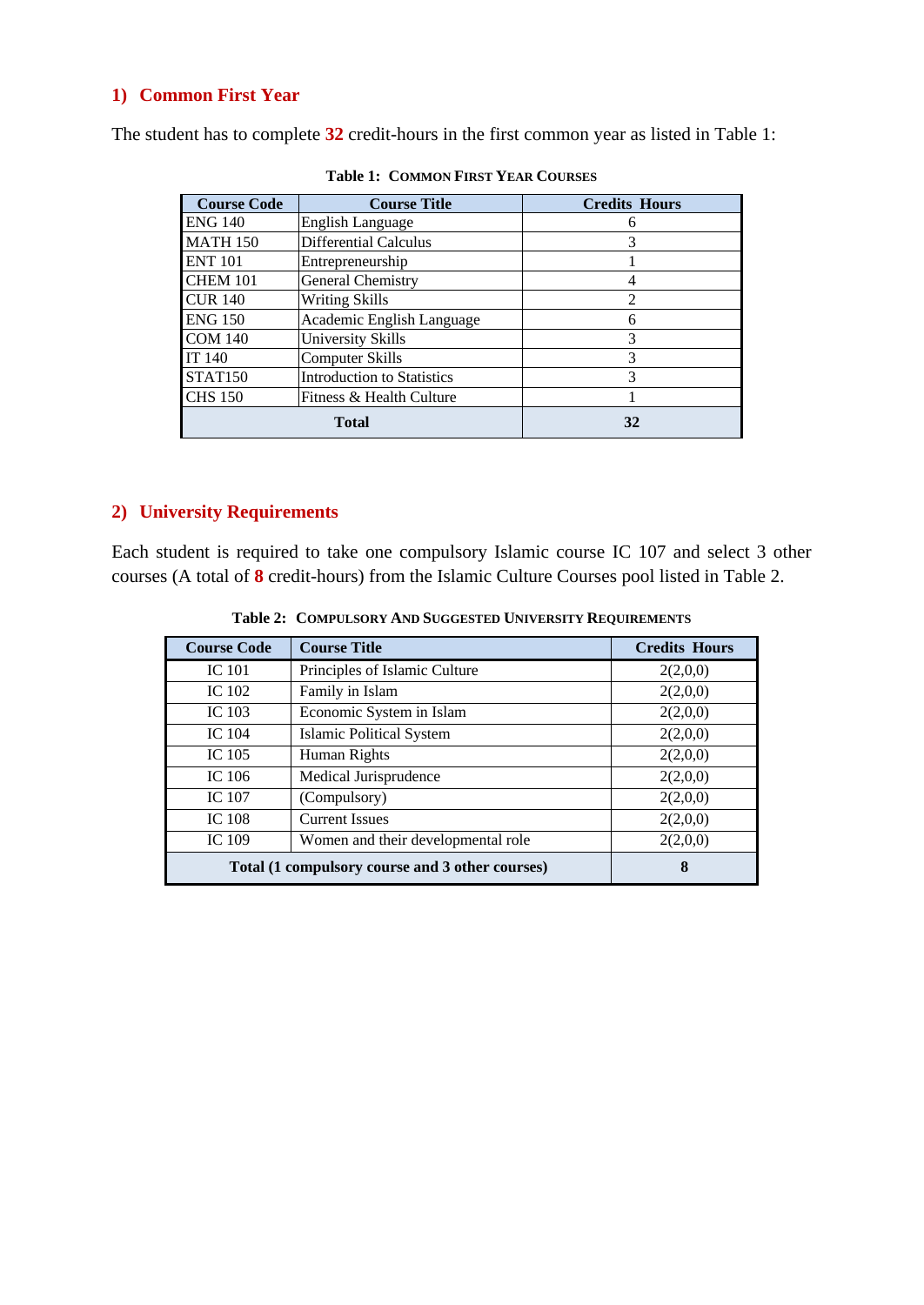#### **3) College Requirements**

There are **44** credit-hours of college requirements, these courses are compulsory courses for all programs and provide the students with the basis and foundation of engineering. These courses are listed in Table 3:

| <b>Course</b>    | <b>Course Title</b>                   |          | <b>Requisites</b><br>Cr. Hr.         |       | <b>Remarks</b>       |
|------------------|---------------------------------------|----------|--------------------------------------|-------|----------------------|
| Code             |                                       | T(X,Y,L) | Pre-                                 | $Co-$ |                      |
| <b>MATH 1110</b> | <b>Calculus for Engineers</b>         | 3(3,2,0) | <b>MATH 150</b>                      |       |                      |
| <b>MATH 1120</b> | Linear Algebra and Vector Analysis    | 3(3,2,0) | <b>MATH 150</b>                      |       |                      |
| <b>MATH 1130</b> | <b>Differential Equations</b>         | 3(3,2,0) | <b>MATH 1120</b>                     | ---   |                      |
| <b>PHYS 1211</b> | Physics for Engineers I               | 4(3,0,2) |                                      |       | Contents<br>modified |
| <b>PHYS</b> 1221 | Physics for Engineers II              | 4(3,0,2) | <b>PHYS 1211</b>                     |       | Contents             |
|                  |                                       |          | <b>MATH 1110</b>                     |       | modified             |
| <b>AGE 1310</b>  | <b>Basics of Engineering Drawing</b>  | 3(1,0,4) | $---$                                | ---   |                      |
| <b>AGE 1320</b>  | Introduction to Manufacturing         | 2(1,1,2) |                                      |       |                      |
| <b>AGE 1510</b>  | <b>Technical Writing</b>              | 2(2,1,0) |                                      |       |                      |
| <b>MATH 2140</b> | <b>Numerical Methods</b>              | 3(3,2,0) | <b>MATH 1130</b>                     | ---   |                      |
| AGE 1330         | <b>Statics</b>                        | 2(2,1,0) | <b>MATH 1110</b><br><b>MATH 1120</b> |       | A new course         |
| AGE 2320         | Dynamics                              | 2(2,1,0) | <b>AGE 1330</b>                      |       | A new course         |
| <b>AGE 2340</b>  | <b>Basic Engineering Measurements</b> | 2(1,1,2) | <b>STAT 150</b>                      | $---$ |                      |
| AGE 2410         | Computer programming                  | 3(2,1,2) |                                      |       |                      |
| AGE 3351         | Introduction to Engineering Design    | 1(1,1,0) | <b>AGE 1310</b>                      |       | Name changed         |
| <b>AGE 4530</b>  | <b>Engineering Economy</b>            | 2(2,1,0) | ---                                  |       |                      |
| <b>AGE 4540</b>  | Seminar                               | 1(0,0,2) | ---                                  |       |                      |
| <b>AGE 4551</b>  | <b>Engineering Project Management</b> | 2(2,1,0) | ---                                  |       | Name changed         |
| <b>AGE 4560</b>  | <b>Industry and Environment</b>       | 2(2,1,0) | ---                                  | $---$ |                      |
|                  | <b>Total</b>                          |          | 44                                   |       |                      |

**Table 3: COLLEGE REQUIREMENTS**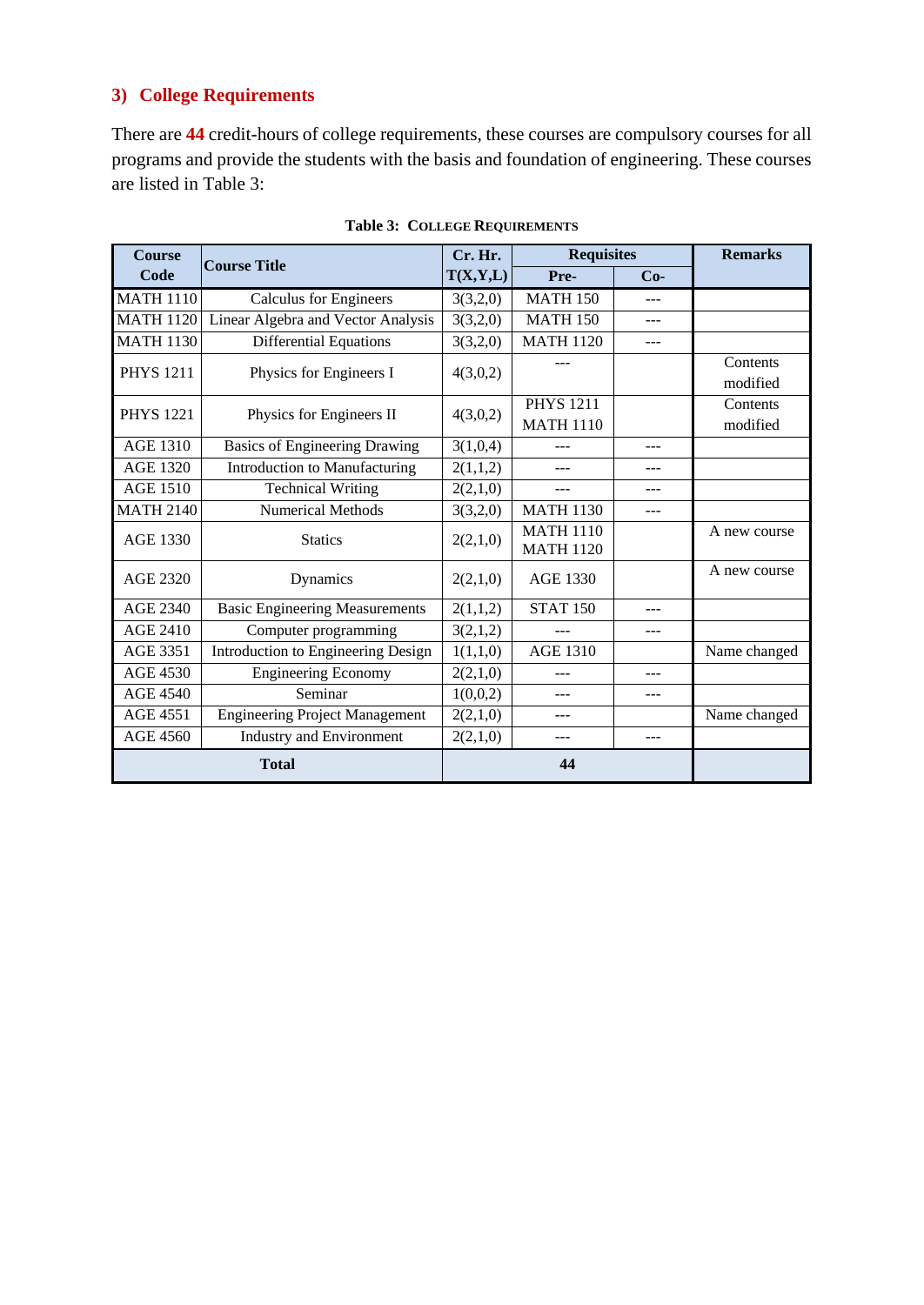#### **4) Program Requirements**

There are **76** credit hours of program requirements. These courses are compulsory courses for all Applied Electrical Engineering students and divided into four parts as follow:

#### **4.1) Program Core Courses**

The student has to complete **53** credit hours of core courses in Applied Electrical Engineering as listed in the Table 4A.

| <b>Course</b>   | <b>Course Title</b>                          | Cr. Hr.  | <b>Requisites</b>                    |                 | <b>Remarks</b>                                                        |  |
|-----------------|----------------------------------------------|----------|--------------------------------------|-----------------|-----------------------------------------------------------------------|--|
| Code            |                                              | T(X,Y,L) | Pre-                                 | $Co-$           |                                                                       |  |
|                 | AEE 2110 Electric Circuits I                 | 3(3,1,0) | <b>MATH 1120</b>                     | $---$           |                                                                       |  |
|                 | AEE 2120 Electric Circuits II                | 3(3,1,0) | <b>AEE 2110</b>                      | $- - -$         |                                                                       |  |
|                 | AEE 2130 Electronics I                       | 3(3,1,0) | <b>AEE 2110</b>                      |                 |                                                                       |  |
|                 | AEE 2310 Engineering Electromagnetics        | 3(3,1,0) | <b>MATH 1110</b><br><b>PHYS 1221</b> |                 | <b>PHYS</b> 1221 is<br>added as a pre-req.<br>instead of PHYS<br>1210 |  |
|                 | AEE 2410 Signal and System Analysis          | 3(3,1,0) | <b>AEE 2110</b>                      | $---$           |                                                                       |  |
|                 | AEE 2710 Circuits Laboratory                 | 2(1,0,2) | <b>AEE 2110</b>                      |                 | A new pre-req.<br>added                                               |  |
|                 | AEE 3140 Electronics II                      | 3(3,1,0) | <b>AEE 2130</b>                      | $---$           |                                                                       |  |
|                 | AEE 3210 Fundamentals of Power Systems       | 3(3,1,0) | <b>AEE 2120</b>                      | $- - -$         |                                                                       |  |
| <b>AEE 3221</b> | <b>Electric Machines</b>                     | 3(3,1,0) | <b>AEE 2120</b>                      | $---$           | Credit hours<br>changed from 2 to 3                                   |  |
|                 | AEE 3421 Digital Signal Processing           | 3(3,1,0) | <b>AEE 2410</b>                      | $- - -$         | Credit hours<br>changed from 2 to 3                                   |  |
|                 | AEE 3430 Communication System Principles     | 3(3,1,0) | <b>AEE 2410</b>                      | $---$           |                                                                       |  |
|                 | AEE 3510 Logic Systems Design                | 3(3,1,0) |                                      | $---$           |                                                                       |  |
|                 | AEE 3520 Automatic Control                   | 4(3,1,2) | <b>AEE 2410</b>                      | $---$           |                                                                       |  |
|                 | AEE 3610 Data Communication and Networking   | 3(2,0,2) |                                      | ---             |                                                                       |  |
|                 | AEE 3721 Electronics Laboratory              | 1(0,0,2) |                                      | <b>AEE 3140</b> | Credit hours<br>changed from 2 to 1                                   |  |
|                 | AEE 3730 Power Systems Laboratory            | 1(0,0,2) | 222                                  | <b>AEE 3210</b> |                                                                       |  |
|                 | AEE 3240 Power Electronics                   | 2(2,1,0) | <b>AEE 3140</b>                      |                 | A new course                                                          |  |
| <b>AEE 3741</b> | Machines and Power Electronics<br>Laboratory | 1(0,0,2) | <b>AEE 3221</b>                      | <b>AEE 3240</b> | Credit hours<br>changed from 2 to 1.<br>A new co-req. added           |  |
| <b>AEE 3750</b> | Microwave and Communications<br>Laboratory   | 2(1,0,2) | <b>AEE 2310</b>                      | <b>AEE 3430</b> | New pre-req. and<br>co-req. added                                     |  |
|                 | AEE 3760 Logic Design Laboratory             | 1(0,0,2) |                                      | <b>AEE 3510</b> |                                                                       |  |
| <b>AEE 4610</b> | Introduction to Microcontroller              | 3(2,1,2) | <b>AEE 3510</b>                      | $-$             |                                                                       |  |
| <b>Total</b>    |                                              |          | 53                                   |                 |                                                                       |  |

**Table 4A: APPLIED ELECTRICAL ENGINEERING PROGRAM CORE COURSES REQUIREMENTS**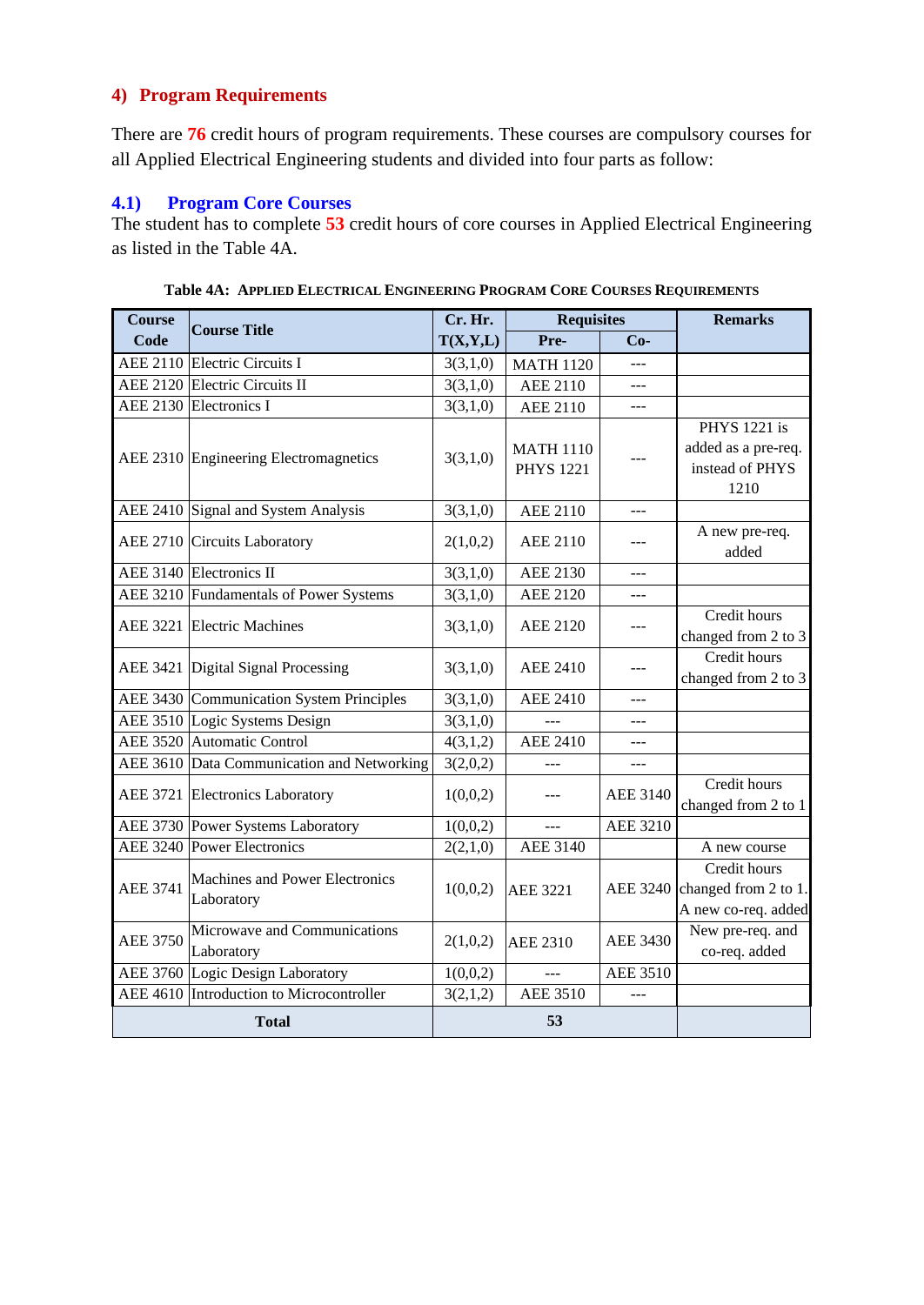#### **4.2) Cooperative Training Requirements**

The student has to complete the Cooperative Training (Table 4C) which is divided into two parts as listed in Table 4C (**9** credit hours):

| <b>Course</b>   | <b>Course Title</b>                   | Cr. Hr.<br><b>Requisites</b> |                |              | <b>Remarks</b> |  |
|-----------------|---------------------------------------|------------------------------|----------------|--------------|----------------|--|
| Code            |                                       | T(X,Y,L)                     | Pre-           | $Co-$        |                |  |
| <b>AEE 4910</b> | Cooperative Training (Part I : during | $\overline{0}$               | Completion 125 |              |                |  |
|                 | summer session)                       |                              | credit hours   |              |                |  |
|                 | Cooperative Training (Part II :       |                              | Completion 125 |              |                |  |
| AEE 4920        | during the semester next to summer    | 9                            |                | credit hours |                |  |
|                 | session of part I)                    |                              |                |              |                |  |
| <b>Total</b>    |                                       |                              |                |              |                |  |

**Table 4B: CO-OP TRAINING REQUIREMENTS**

#### **4.3) Capstone Senior Design Project Requirements**

The student has to complete the capstone senior design project, which is divided into two parts as listed in Table 4D (**5** credit hours). The project can be taken in conjunction with the Co-Op training since it is highly recommended to be industry related.

| <b>Course</b> | <b>Course Title</b>                        |   | <b>Requisites</b> |       | <b>Remarks</b>         |
|---------------|--------------------------------------------|---|-------------------|-------|------------------------|
| Code          |                                            |   | Pre-              | $Co-$ |                        |
|               | AEE 4931 Capstone Senior Design Project I  | 3 | <b>AEE 4910</b>   |       | Course code<br>changed |
|               | AEE 4940 Capstone Senior Design Project II | 2 | AEE 4931          |       | A new course           |
| <b>Total</b>  |                                            |   | €                 |       |                        |

**Table 4C: CAPSTONE SENIOR DESIGN PROJECT REQUIREMENTS**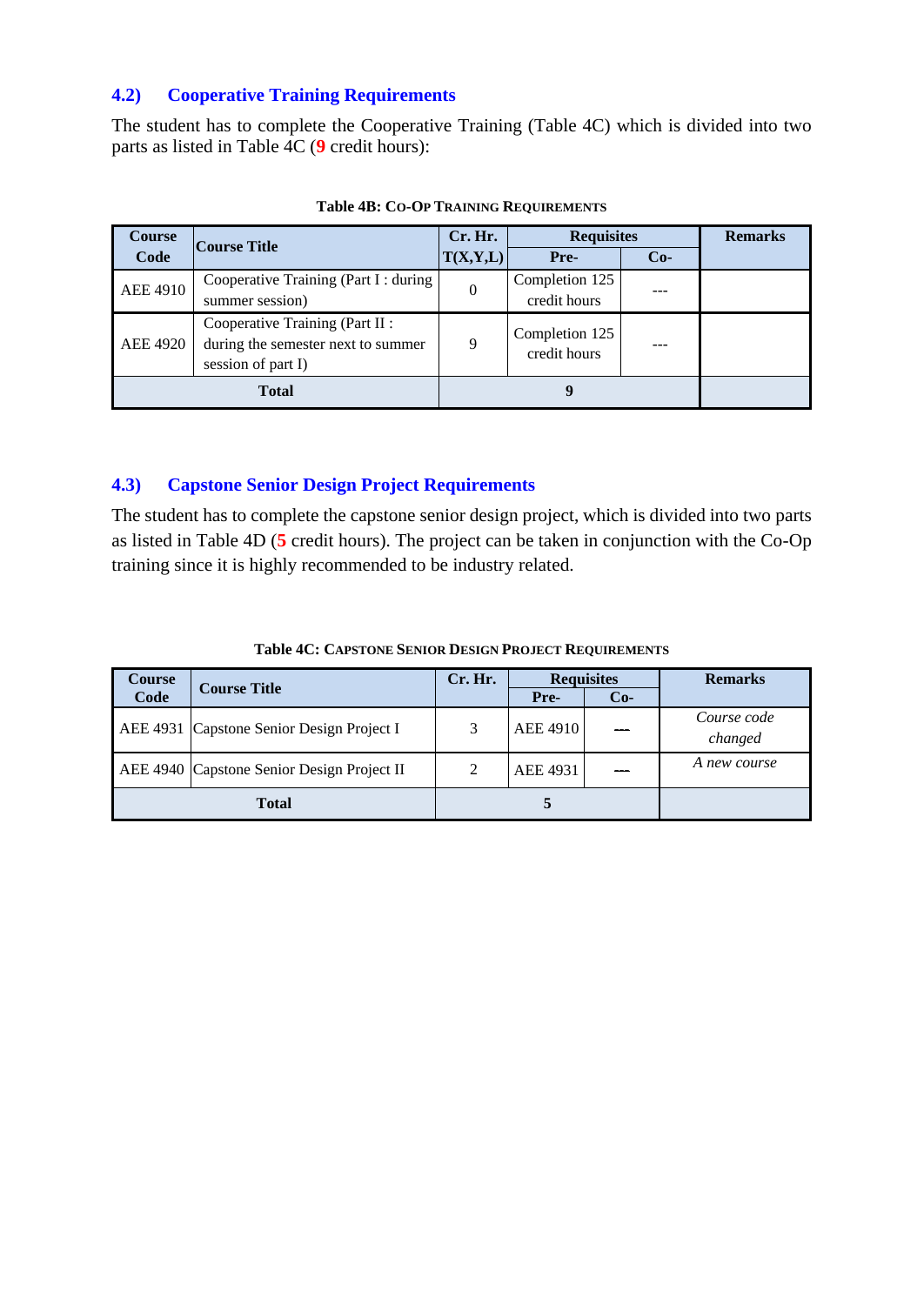#### **4.4) Elective Courses**

Each student is required to select **9** credit-hours among a pool of elective courses listed in Table 4D:

| <b>Course</b>                      | <b>Course Title</b>             | Cr. Hr.                       | <b>Requisites</b>    |                |                 |
|------------------------------------|---------------------------------|-------------------------------|----------------------|----------------|-----------------|
| Code                               |                                 | T(X,Y,L)                      | Pre-                 | $Co-$          |                 |
| AEE 4110                           | <b>VLSI</b> Circuit Design      | 3(2,1,2)                      | <b>AEE 3140</b>      | ---            |                 |
| AEE 4120                           | Real Time Systems               | 3(2,1,2)                      | AEE 4610             | ---            |                 |
| <b>AEE 4130</b>                    | <b>Embedded System Design</b>   | 3(2,1,2)                      | <b>AEE 4610</b>      | ---            |                 |
| <b>AEE 4210</b>                    | Power System Planning           | 3(2,1,2)                      | AEE 3210             | $---$          |                 |
| AEE 4220                           | <b>High Voltage Engineering</b> | 3(2,1,2)                      | AEE 3210             | ---            |                 |
| <b>AEE 4230</b>                    | Power System Protection         | 3(2,1,2)                      | <b>AEE 3210</b>      | $- - -$        |                 |
| AEE 4310                           | Wave Propagation and Antennas   | 3(2,1,2)                      | <b>AEE 2310</b>      |                |                 |
| AEE 4320                           | <b>RF</b> Electronics           | 3(2,1,2)                      | AEE 3140             | ---            |                 |
| AEE 4410                           | Wireless Communications         | 3(2,1,2)                      | AEE 4310             | ---            |                 |
| AEE 4420                           | Optoelectronics and Optical     | 3(2,1,2)                      | <b>AEE 3140</b>      |                |                 |
|                                    | Communications                  |                               | <b>AEE 3410</b>      |                |                 |
| <b>AEE 4510</b>                    | Artificial Intelligence         | 3(2,1,2)                      | <b>AEE 3520</b>      | ---            |                 |
| <b>AEE 4520</b>                    | Introduction to Robotics        | 3(2,1,2)                      | <b>AEE 3520</b>      | ---            |                 |
| <b>AEE 4940</b>                    | Selected Topics in Electrical   |                               |                      |                |                 |
|                                    | Engineering I                   | 3(2,1,2)                      |                      |                |                 |
| <b>AEE 4950</b>                    | Selected Topics in Electrical   | <b>Instructor and Program</b> |                      |                |                 |
|                                    | Engineering II                  |                               | 3(2,1,2)<br>Approval |                |                 |
| <b>AEE 4960</b>                    | Selected Topics in Electrical   | 3(2,1,2)                      |                      |                |                 |
|                                    | <b>Engineering III</b>          |                               |                      |                |                 |
| <b>Total of 3 Elective Courses</b> |                                 |                               |                      | Additional one |                 |
|                                    |                                 | 9                             |                      |                | elective course |
|                                    |                                 |                               |                      |                | added           |

**Table 4D: ELECTIVE COURSES OF SPECIALIZED AREAS\***

#### **5) Typical Study Plan**

A typical plan for the Bachelor of Engineering in Applied Electrical Engineering Program is proposed in Table 5.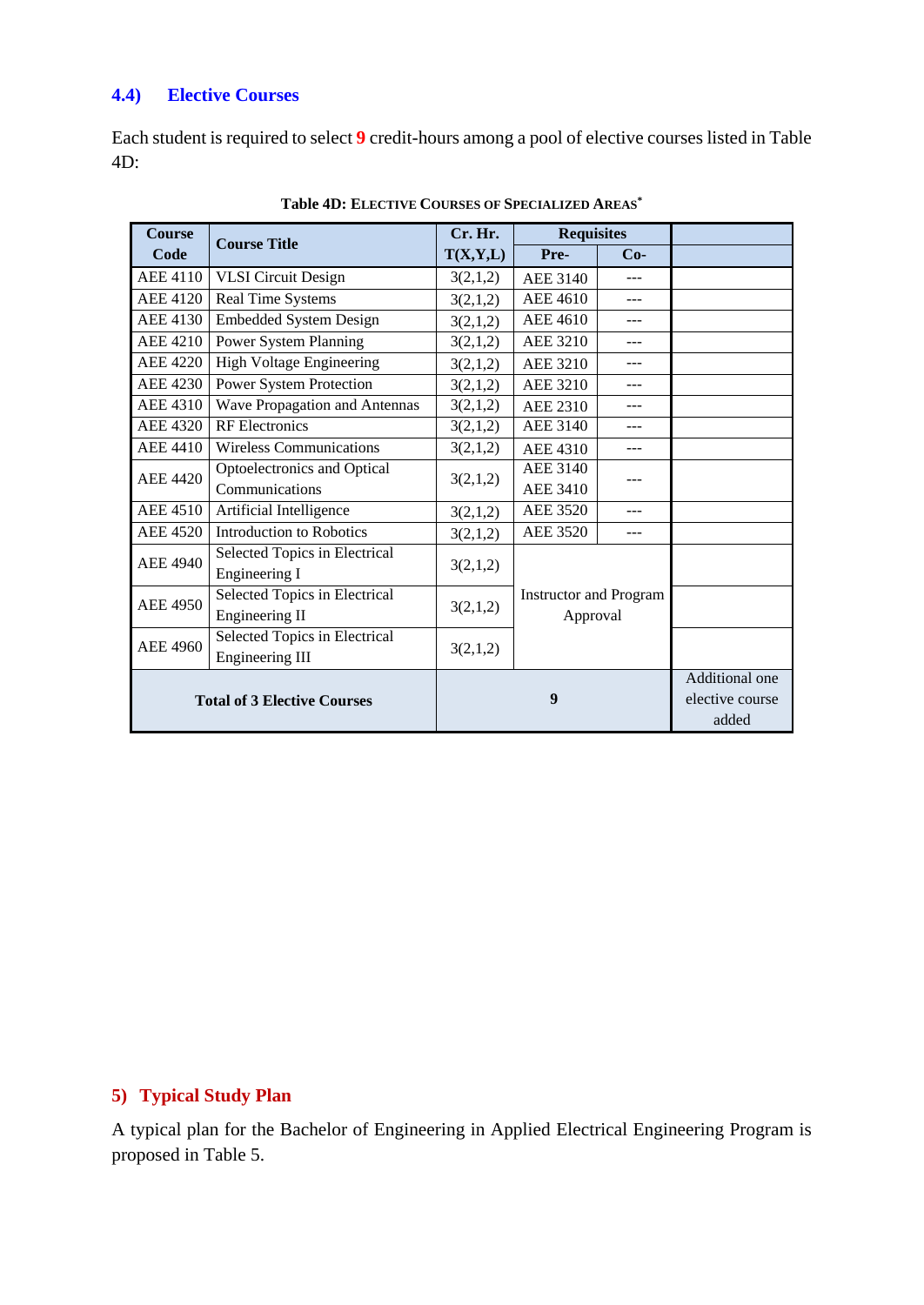#### **TABLE 5: MODIFIED STUDY PLAN – APPLIED ELECTRICAL ENGINEERING PROGRAM**

*Color legend:* Grey: New course **Added**, Green: Contents/Pre-req./Name/Hours **Modified**, Yellow: Assigned semester **Changed**

|                                    | Level 1                                                                |                      |                                                                              | <b>Level 2</b>        |                                                                                                                                        |                         |                                            |  |
|------------------------------------|------------------------------------------------------------------------|----------------------|------------------------------------------------------------------------------|-----------------------|----------------------------------------------------------------------------------------------------------------------------------------|-------------------------|--------------------------------------------|--|
| <b>Course</b><br>Code              | <b>Course Title</b>                                                    | Cr. Hr.              | Pre-<br>$T(X,Y,L)$ requisite                                                 |                       | <b>Course Code Course Title</b>                                                                                                        | Cr. Hr.<br>T(X,Y,L)     | Pre-<br>requisite                          |  |
| <b>MATH 150</b>                    | <b>Differential Calculus</b>                                           | 3(3,1,0)             |                                                                              | <b>STAT 150</b>       | <b>Introduction to Statistics</b>                                                                                                      | 3(2,2,0)                | $\overline{a}$                             |  |
| <b>ENG 140</b>                     | <b>English Language</b>                                                | 6(15,0,0)            | $\overline{a}$                                                               | <b>ENG 150</b>        | Academic English Language                                                                                                              | 6(15,0,0)               | $\overline{a}$                             |  |
| <b>CHEM 101</b>                    | <b>General Chemistry</b>                                               | 4(3,0,2)             | $---$                                                                        | IT 140                | Computer Skills                                                                                                                        | 3(0,0,1)                | $---$                                      |  |
| <b>CUR 140</b>                     | <b>Writing Skills</b>                                                  | 2(2,0,0)             | ---                                                                          | COM 140               | <b>University Skills</b>                                                                                                               | 3(3,0,0)                | $\overline{a}$                             |  |
| <b>ENT 101</b>                     | Entrepreneurship                                                       | 1(1,0,0)             | $---$                                                                        | CHS 150               | Health & Fitness                                                                                                                       | 1(1,1,0)                | 16                                         |  |
| Total                              |                                                                        |                      | 16                                                                           | Total                 |                                                                                                                                        |                         |                                            |  |
|                                    | Level 3                                                                |                      |                                                                              |                       | Level 4                                                                                                                                |                         |                                            |  |
| <b>Course</b>                      | <b>Course Title</b>                                                    | Cr. Hr.              | Pre-                                                                         | Course                | <b>Course Title</b>                                                                                                                    | Cr. Hr.                 | Pre-                                       |  |
| Code                               |                                                                        | $T(X,Y,L)$ requisite |                                                                              | Code                  |                                                                                                                                        | T(X,Y,L)                | requisite                                  |  |
| MATH 1110                          | <b>Calculus</b> for Engineers                                          | 3(3,2,0)             | <b>MATH 150</b>                                                              | <b>MATH 1130</b>      | <b>Differential Equations</b>                                                                                                          | 3(3,2,0)                | <b>MATH 1120</b>                           |  |
| MATH 1120                          | Linear Algebra and Vector Analysis                                     | 3(3,2,0)             | <b>MATH 150</b>                                                              | <b>PHYS</b> 1221      | Physics for Engineers II                                                                                                               | 4(3,0,2)                | <b>PHYS</b> 1211<br><b>MATH 1110</b>       |  |
| <b>PHYS 121</b>                    | Physics for Engineers I                                                | 4(3,0,2)             | $\overline{a}$                                                               | <b>AGE 1320</b>       | <b>Introduction to Manufacturing</b>                                                                                                   | 2(1,1,2)                | $\overline{a}$                             |  |
| <b>AGE 1310</b>                    | <b>Basics of Engineering Drawing</b>                                   | 3(1,0,4)             | $---$                                                                        | <b>AGE 2410</b>       | <b>Computer Programming</b>                                                                                                            | 3(2,1,2)                | $\overline{a}$                             |  |
| <b>AGE 1510</b>                    | <b>Technical Writing</b>                                               | 2(2,1,0)             | $---$                                                                        | <b>AGE 1330</b>       | <b>Statics</b>                                                                                                                         | 2(2,1,0)                | <b>MATH 1110</b><br><b>MATH 1120</b>       |  |
| IC I                               | Islamic Culture I                                                      | 2(2,0,0)             |                                                                              | IC II                 | Islamic Culture II                                                                                                                     | 2(2,0,0)                | $---$                                      |  |
| <b>Total</b>                       |                                                                        |                      | 17                                                                           | <b>Total</b>          |                                                                                                                                        |                         | 16                                         |  |
|                                    | Level 5                                                                |                      |                                                                              |                       | Level 6                                                                                                                                |                         |                                            |  |
| <b>Course</b><br>Code              | <b>Course Title</b>                                                    | Cr. Hr.<br>T(X,Y,L)  | Pre-requisite                                                                |                       | <b>Course Code Course Title</b>                                                                                                        | Cr. Hr.<br>T(X,Y,L)     | Pre-requisite                              |  |
| <b>AEE 2110</b>                    | <b>Electric Circuits I</b>                                             | 3(3,1,0)             | <b>MATH 1120</b>                                                             | AEE 2120              | Electric Circuits II                                                                                                                   | 3(3,1,0)                | AEE 2110                                   |  |
| <b>AGE 2320</b>                    | Dynamics                                                               | 2(2,1,0)             | <b>AGE 1330</b>                                                              | AEE 2130              | Electronics I                                                                                                                          | 3(3,1,0)                | AEE 2110                                   |  |
| <b>MATH 2140</b>                   | <b>Numerical Methods</b>                                               | 3(3,2,0)             | <b>MATH 1130</b>                                                             | <b>AEE 2410</b>       | Signal and System Analysis                                                                                                             | 3(3,1,0)                | <b>AEE 2110</b>                            |  |
| <b>AGE 2340</b>                    | <b>Basics of Engineering Measurements</b>                              | 2(2,1,2)             | <b>STAT 150</b>                                                              | AEE 2710              | <b>Circuits Laboratory</b>                                                                                                             | 2(1,0,2)                | <b>AEE 2110</b>                            |  |
| <b>AEE 3510</b>                    | Logic Systems Design                                                   | 3(3,1,0)             | ---                                                                          | AEE 2310              | <b>Engineering Electromagnetics</b>                                                                                                    | 3(3,1,0)                | MATH 1110                                  |  |
| <b>AEE 3760</b>                    | Logic Design Laboratory                                                | 1(0,0,2)             | AEE $3510^{\circ}$                                                           |                       |                                                                                                                                        |                         | <b>PHYS 1221</b>                           |  |
| IC III                             | Islamic Culture III                                                    | 2(2,0,0)             |                                                                              | IC I V                | Islamic Culture IV                                                                                                                     | 2(2,0,0)                | $\overline{\phantom{a}}$                   |  |
| <b>Total</b>                       |                                                                        |                      | 16                                                                           | <b>Total</b>          |                                                                                                                                        |                         | 16                                         |  |
|                                    | Level 7                                                                |                      |                                                                              |                       | Level 8                                                                                                                                |                         |                                            |  |
| Course<br>Code                     | <b>Course Title</b>                                                    | Cr. Hr.<br>T(X,Y,L)  | Pre-requisite                                                                | <b>Course Code</b>    | <b>Course Title</b>                                                                                                                    | Cr. Hr.<br>T(X,Y,L)     | Pre-requisite                              |  |
| <b>AEE 3140</b>                    | <b>Electronics II</b>                                                  | 3(3,1,0)             | AEE 2130                                                                     | <b>AEE</b> xxxx       | <b>Elective Course I</b>                                                                                                               | 3                       | Table 4D                                   |  |
| AEE 3210                           | <b>Fundamentals of Power Systems</b>                                   | 3(3,1,0)             | AEE 2120                                                                     | AEE 3430              | <b>Communication System Principles</b>                                                                                                 | 3(3,1,0)                | <b>AEE 2410</b>                            |  |
| <b>AEE 3421</b>                    | <b>Digital Signal Processing</b>                                       | 3(3,1,0)             | <b>AEE 2410</b>                                                              | AEE 3520              | <b>Automatic Control</b>                                                                                                               | 4(3,1,2)                | <b>AEE 2410</b>                            |  |
| <b>AEE 3721</b>                    | <b>Electronics Laboratory</b>                                          | 1(0,0,2)             | AEE $3140^{\circ}$                                                           | <b>AGE 4551</b>       | <b>Engineering Project Management</b>                                                                                                  | 2(2,1,0)                |                                            |  |
| <b>AEE 3730</b>                    | Power Systems Laboratory                                               | 1(0,0,2)             | AEE 3210 <sup>c</sup>                                                        | AEE 3240              | <b>Power Electronics</b>                                                                                                               | 2(2,1,0)                | AEE 3140                                   |  |
| <b>AEE 3221</b><br><b>AEE 3610</b> | <b>Electric Machines</b><br>Data Communication and Networking 3(2,0,2) | 3(3,1,0)             | <b>AEE 2120</b><br>$---$                                                     | <b>AEE 3741</b>       | Machines and Power Electronics<br>Laboratory                                                                                           | 1(0,0,2)                | <b>AEE 3221</b><br>$AEE$ 3240 <sup>c</sup> |  |
|                                    |                                                                        |                      |                                                                              | <b>AEE 3750</b>       | Microwave and Communications<br>Laboratory                                                                                             | 2(1,0,2)                | <b>AEE 2310</b><br>$\rm AEE~3430^0$        |  |
| AGE 4540                           | Seminar                                                                | 1(0,1,2)             |                                                                              | <b>AGE 3351</b>       | Introduction to <b>Engineering</b> Design                                                                                              | 1(1,1,0)                | <b>AGE 1310</b><br><b>AGE 1320</b>         |  |
| <b>Total</b>                       |                                                                        |                      | 18                                                                           | <b>Total</b>          |                                                                                                                                        |                         | 18                                         |  |
|                                    |                                                                        |                      |                                                                              |                       | Summer Session: AEE 4910 Cooperative Training - Part I (0 credit hours) Pre-requisite: Senior Standing, Completion of 125 credit hours |                         |                                            |  |
|                                    | Level 9                                                                |                      |                                                                              |                       | Level 10                                                                                                                               |                         |                                            |  |
| Course<br>Code                     | <b>Course Title</b>                                                    |                      | $\frac{\overbrace{\text{T(X,Y,L)}}^{\text{T(X,Y,L)}}}{\text{Pre-reguistic}}$ | <b>Course</b><br>Code | <b>Course Title</b>                                                                                                                    | Cr. Hr.<br>T(X,Y,L)     | Pre-requisite                              |  |
|                                    |                                                                        |                      |                                                                              | <b>AEE</b> xxxx       | <b>Elective Course II</b>                                                                                                              | 3                       | Table 4D                                   |  |
|                                    |                                                                        |                      |                                                                              | <b>AEE 4610</b>       | Introduction to Microcontroller                                                                                                        | 3(2,1,2)                | AEE 3510                                   |  |
|                                    |                                                                        |                      | Completion of                                                                | <b>AGE 4530</b>       | <b>Engineering Economy</b>                                                                                                             | 2(2,1,0)                |                                            |  |
| <b>AEE 4920</b>                    | Cooperative Training - Part II                                         | 9 credits            | 125 credit<br>hours                                                          | EE 4940               | Capstone Senior Design Project II                                                                                                      | 2(2,0,0)                | AEE 4931                                   |  |
|                                    |                                                                        |                      |                                                                              | <b>AEE</b> xxxx       | <b>Elective Course III</b>                                                                                                             | $\overline{\mathbf{3}}$ | Table 4D                                   |  |
| <b>AEE 4931</b>                    | Capstone Senior Design Project I                                       | 3(3,0,0)             | <b>AEE 4910</b>                                                              | AGE 4560              | Industry and Environment                                                                                                               | 2(2,0,0)                | $\overline{a}$                             |  |
| <b>Total</b>                       |                                                                        | $\overline{12}$      |                                                                              | <b>Total</b>          |                                                                                                                                        |                         | 15                                         |  |

Total credit hours  $= 160$